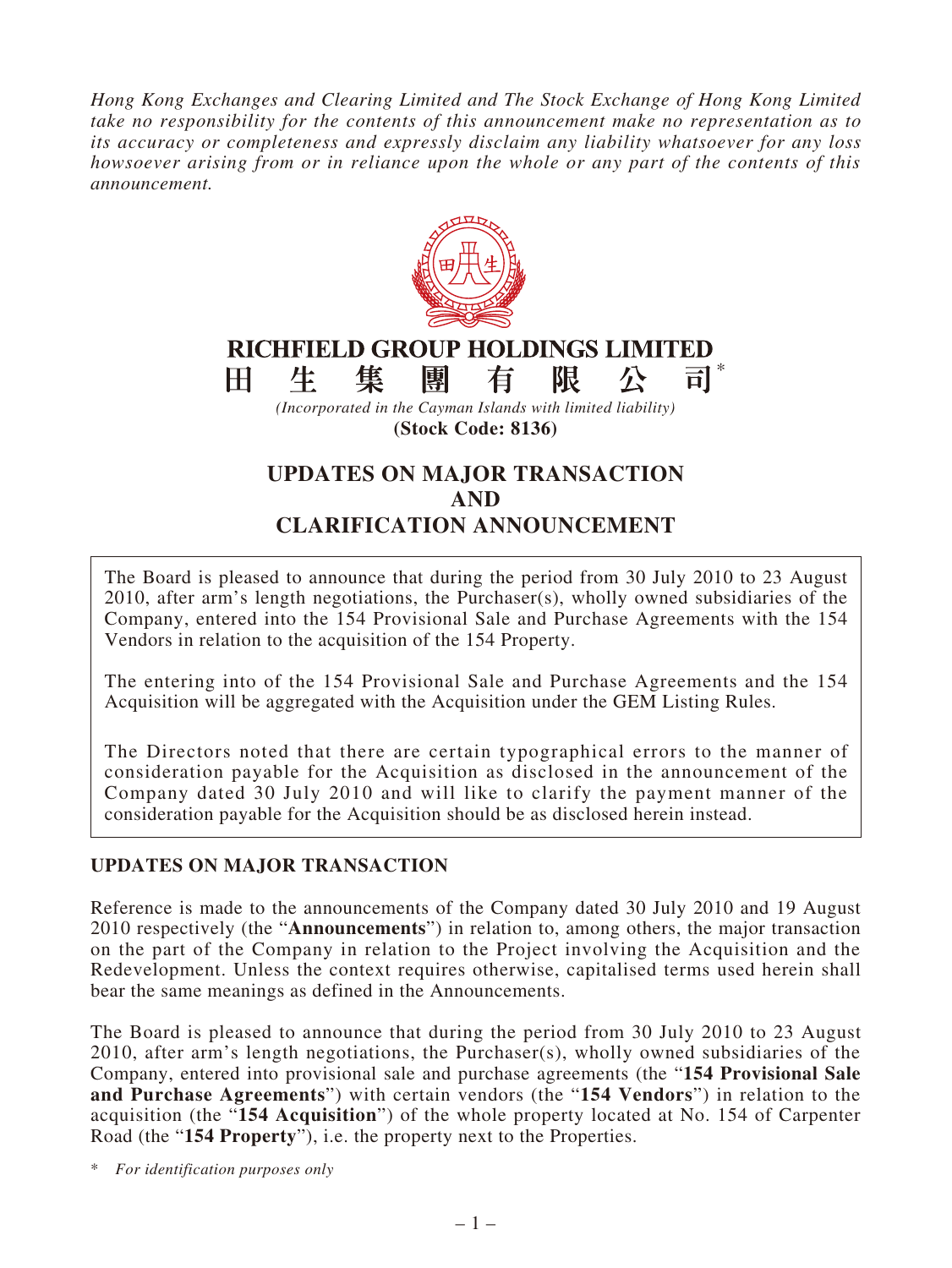The 154 Property comprises five (5) units. During the period from 30 July 2010 to 5 August 2010, the Purchasers have entered into the 154 Provisional Sale and Purchase Agreements for acquiring three units of the 154 Property as trading property in the ordinary course of business of the Group. On 23 August 2010, the Purchasers have entered into the other 154 Provisional Sale and Purchase Agreements for the acquiring the remaining two units of the 154 Property.

Given the geographical location of the 154 Property, which is just situated next to the Properties, the Company has changed its intention and the 154 Property will be subject to the Redevelopment with the Properties as well.

To the best of the Directors' knowledge, information and belief, having made all reasonable enquiries, each of the 154 Vendors and, if applicable, their respective ultimate beneficial owners are Independent Third Parties. The 154 Vendors are individuals and/or corporate and are owners of the 154 Property.

Pursuant to the 154 Provisional Sale and Purchase Agreements, the 154 Vendors agreed to sell and the Purchasers agreed to acquire the 154 Property subject to and upon the terms and conditions of the 154 Provisional Sale and Purchase Agreements. It is intended that formal sale and purchase agreements for the 154 Acquisition (the "**154 Formal Sale and Purchase Agreements**") for the three units of the 154 Property shall be entered into on or before 27 August 2010. There will be no formal sale and purchase agreements for the other two units of the 154 Property.

To the best of the Directors' knowledge, information and belief, having made all reasonable enquires, the 154 Property has a total gross area of approximately 6,700 sq. ft. and certain units of the 154 Property are subject to tenancies or licences.

To the best of the Directors' knowledge, information and belief, having made all reasonable enquiries, each of the tenants and/or licensees and, if applicable, their respective ultimate beneficial owners are Independent Third Parties.

The considerations for the 154 Property were arrived at after arm's length negotiations between the parties to each of the 154 Provisional Sale and Purchase Agreements and are on normal commercial terms after having taken into account the market price of the 154 Property and comparison based on market prices of comparable properties of similar size, character and location have been made.

The total considerations for the 154 Property and the majorities of the Properties (excluding the Owned Property) are HK\$312,271,900 which will be settled by the Purchasers in cash in the following manners:

- (a) as to HK\$4,693,000 was paid to the Vendors and the 154 Vendors as deposit upon or before the entering into of the Provisional Sale and Purchase Agreements and the 154 Provisional Sale and Purchase Agreements;
- (b) as to HK\$15,192,500 will be paid to the Vendors and the 154 Vendors as further deposit upon the entering into of the Formal Sale and Purchase Agreements and the 154 Formal Sale and Purchase Agreements; and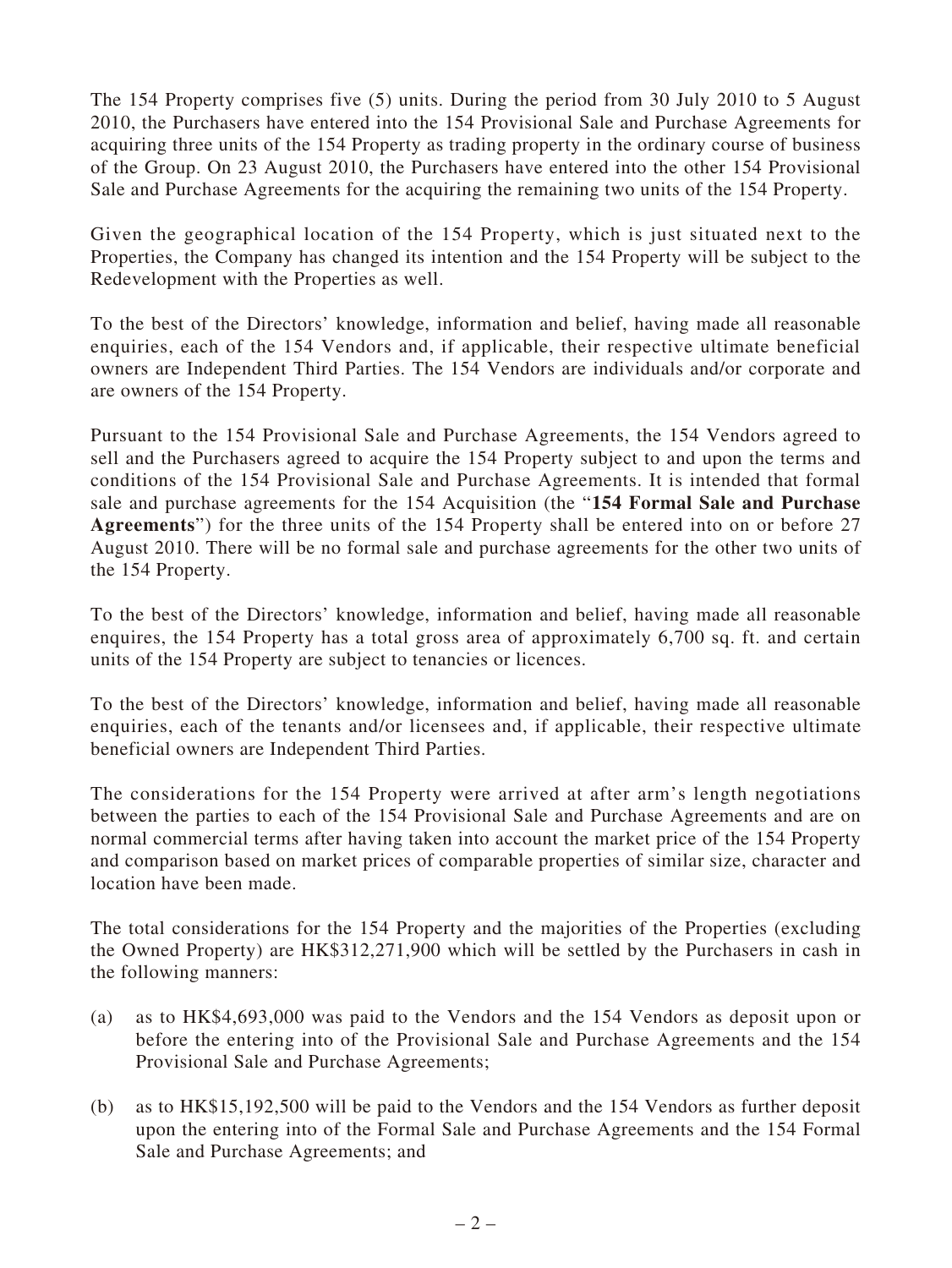(c) as to the remaining balance of HK\$292,386,400 will be paid to the Vendors and the 154 Vendors upon completion of the Acquisition and the 154 Acquisition.

Completion of the 154 Property and the majorities of the Properties (other than the Owned Property) is intended to be on or before 22 October 2010.

#### **The Redevelopment**

The Company intends that both the 154 Property and the Properties, i.e. the properties located at Nos. 142 to 154 of Carpenter Road will be subject to the Redevelopment after the Acquisition and the 154 Acquisition.

Upon completion of the Acquisition and the 154 Acquisition, the Group will own 86.67% of the Properties, i.e. Nos. 142 to 152 of Carpenter Road and 100% of the 154 Property, i.e. No. 154 of Carpenter Road and will acquire the outstanding unacquired minority units of the Properties. The Board considers that there is no difficulty for the Group to acquire the outstanding unacquired minority units of the Properties. The Properties are located in Kowloon City, Hong Kong next to the Carpenter Road Park. The Board will redevelop the Properties into a mixed-use commercial and residential development comprising shops and residential apartments.

The Properties with the 154 Property have a site area of approximately 9,112 sq. ft. and the Redevelopment involves a total development area of approximately 82,000 sq. ft., with a total of approximately 14,000 sq. ft. for shops and approximately 68,000 sq. ft. for residential purpose. The preliminary redevelopment plan is that there will be a two-storey shopping mall with a 23-floor residential apartments, subject to any adjustments to the final redevelopment plan.

It is expected that the Redevelopment will be completed in or about 2015.

#### **GEM Listing Rules Implications**

The entering into of the 154 Provisional Sale and Purchase Agreements and the 154 Acquisition will be aggregated with the Acquisition under the GEM Listing Rules. After such aggregation, the Project (including the Acquisition, the 154 Acquisition and the Redevelopment) still constitutes a major transaction on the part of the Company under the GEM Listing Rules and is subject to the notification, announcement and Shareholders' approval requirements under Chapter 19 of the GEM Listing Rules. To the best of the Directors' knowledge, information and belief having made all reasonable enquiry, no Shareholders have a material interest in the Project and/or the 154 Acquisition and no Shareholder would be required to abstain from voting if the Company has convened a general meeting for the approval of the Project and/or the 154 Acquisition.

In lieu of holding a general meeting to approve the 154 Acquisition, written approvals on the Project (including the 154 Acquisition) have been obtained from each of the Controlling Shareholders respectively which are in aggregate interested in 2,048,970,000 Shares, representing approximately 69.97% of the issued share capital of the Company pursuant to Rule 19.44 of the GEM Listing Rules. The Company will not hold a general meeting to approve the 154 Acquisition.